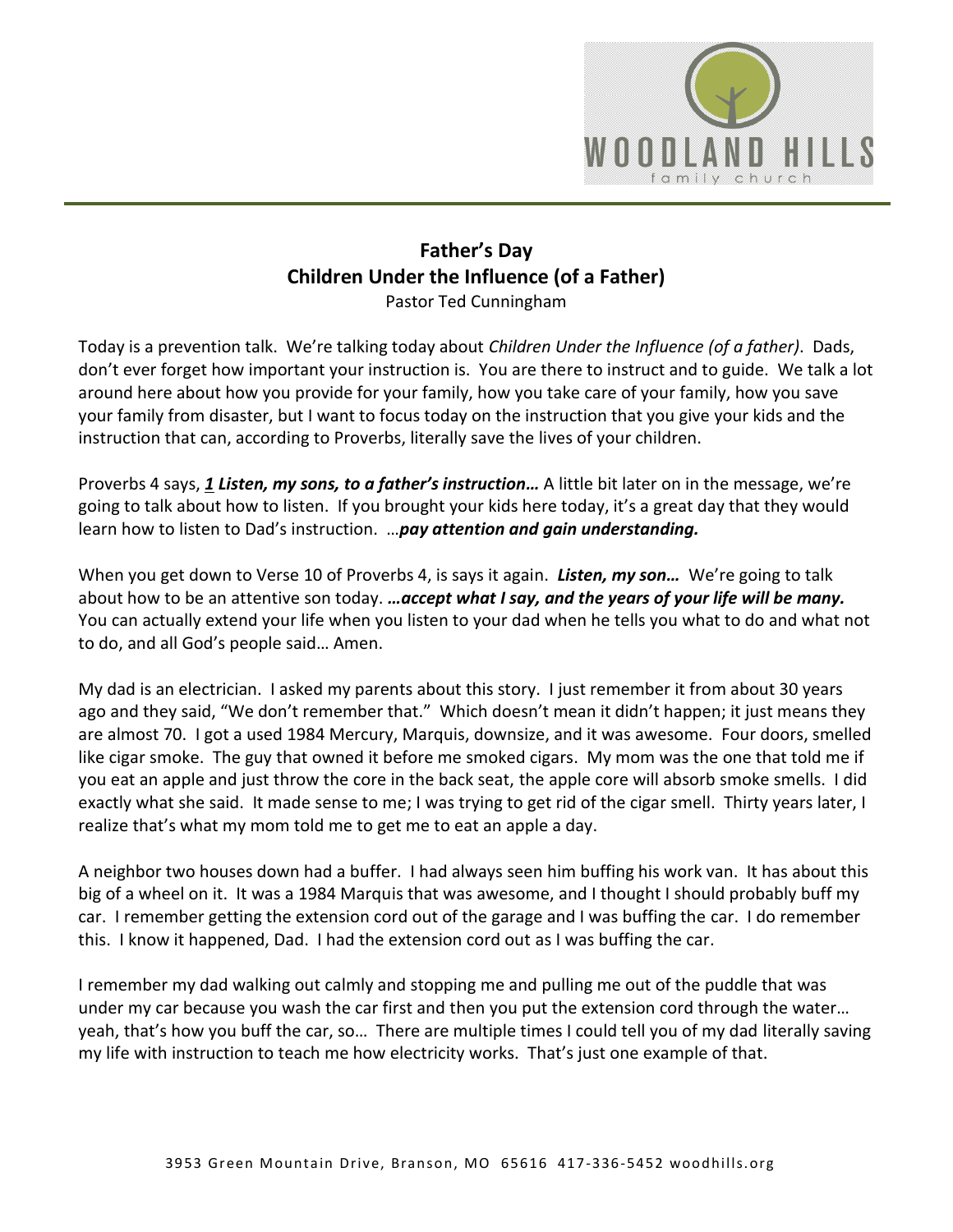I found this picture this week of a bunch teenagers in a pool. They wanted to have some fun in the middle of the pool, so they put the power outlet on a pair of flip flops in the middle of the pool. When I see this picture, my first thought was *they have no father*. Where was the dad in this story to tell them, "You'll lose your life doing this?"

Here's another picture of a guy who didn't have a father. He's standing on a ladder, in a swimming pool, with an electric drill. He needs a dad. And all God's people said… Amen.

This was supposed to be fun and now everybody's worried about them. I'm sure he's no longer with us, so you can stop worrying about him. If he's doing this kind of stuff, he didn't make it long as a tradesman, I can tell you that.

We study this in the scripture so often at Woodland Hills. Exodus 20: *[12](https://www.studylight.org/desk/?q=ex%2020:12&t1=en_niv&sr=1) "Honor your father and your mother, so that you may live long…* Again, when you read this in Proverbs, when you read this in Exodus, God's speaking to the children of Israel. This is not a promise or a guarantee of long life, but when you read Proverbs, it's a tendency. Listen to Dad's instruction and you may get a few extra years. Pay attention to what he's saying so you don't do something dumb. This says to pay attention to your mom so that you may *live long in the land*, speaking now to all of the children. That our people would prosper in the land, honor your father and your mother *in the land the Lord your God is giving you.*

Dads, today, I just want to honor you for the instruction that you are constantly giving your children. Dad, you were the one that stood in the pool and talked your daughter into jumping into your arms. You were the first one to teach your daughter trust. You were the first one to say, "I got you. Go ahead and jump." How many of you had a daughter that just stood on the end of the pool for hours and wouldn't do it? Maybe you went entire trips to the pool and she would never do it. She would back out and you were like, "Maybe next time." You taught her how to jump. You taught her how jump into your arms. You were the first one to paint this picture of how we should look to a father and trust the Father.

You also taught them how to ride a bike. Remember the scripture is very clear that they listen to your instruction, pay attention, tune in. Stephanie just mentioned the difference between control and influence. As you lose control, hopefully you're picking up the influence along the way. In the scripture… Every time I see this, I'm reminded because Eugene Peterson's paraphrase of Ephesians says, "Take your child by the hand. When you're talking about preparing your children for a life of faith, take them by the hand and guide them."

I think riding a bike is one of the most perfect pictures of this. This is control right here, but at some point, you let go and they take off. It's almost in that moment you move from control to influence because now you're still shouting commands. This dad has it right. When you learn to ride a bike, you do it in grass, and all God's people said… This is a smart father. Some of us had dads that taught us how to ride a bike on a road. This was a dad that knew she was going to fall and he wanted to give her as soft a landing as possible.

You taught your son how to fish. You gave him the instruction. I love this picture. How many of you think we need less Xboxes and more tackle boxes? Those are all the Pinterest ladies clapping because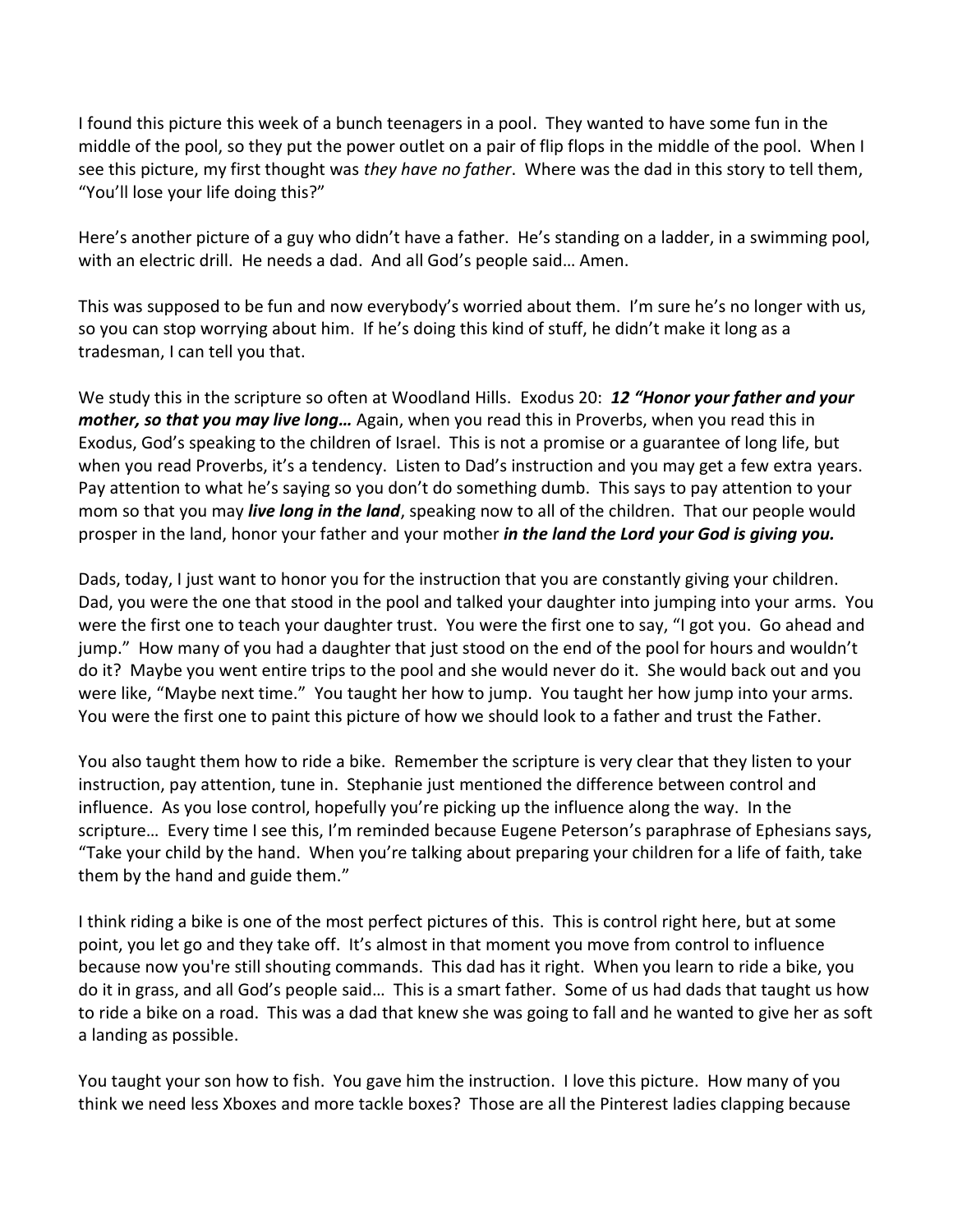you know I got that off Pinterest. But this one I made up: How many think we need less Fortnight and more waiting on a bike? Yes, getting back to teaching our kids.

That's how we want to start off Father's Day this morning, a little fishing competition. The prizes are great. If you want to be a part of it, I need a dad, a stepdad, a grandpa, and a great grandpa to participate in this. We're going to step out this back door in just a second. Actually, in the Chapel, I got the dad and the stepdad. I need someone right now to nominate their grandpa or great grandpa. We have grandpa over here. Grandpa, come up here. Do I have a great grandpa who knows how to catch fish? There are more great grandparents in the 9:00 service than all of Branson put together. We have a great grandpa? Step out into the aisle and follow me, my friend.

[They proceed outside for fishing competition. Nick Robbins cast lands in the gutter of the Cabin and competition is over.]

We told you to nominate your dad and tells us why your dad would love a guided fishing trip at Dogwood Canyon, where I'll take him out there personally for the free lunch and the guided fishing as well. We loved every response we got, so we talked to Chad Phillips out at Dogwood Canyon. If you nominated your dad, he wins. Every single dad nominated, I'm going to go out there with you to Dogwood Canyon. It's from right now and before, so you can't go nominate them right now. If you nominated your dad, call him and say, "Happy Father's Day; you won a trip to Dogwood Canyon for some fly fishing. The office will set up that time with you. Guess what, dad and stepdad over at the Chapel… Nick, if anyone needs casting lessons… Your take away prize is a day of fishing at Dogwood Canyon. The reason he was picked in the Chapel was he has fished three times and the last three times has caught no fish. I was like, "Really?" Now I get it. You have to actually get it into the water where the fish are at.

I'm in that teenage stage of life. If you're raising teenagers, would you raise your hand. This is all you need to know (the sign of the cross) with raising teenagers. I bought my son a mower recently and the primary reason I bought him a mower is because he will never be an illustration for Adam Donyes at Link Year. Adam Donyes sees 18 and 19 year olds all the time who show up to camp and they don't know how to start a lawnmower. Carson goes, "Don't we get the lawn mowed?" I go, "We do, but you're going to learn how to start a mower." We're teaching our kids, right? It's the little things all throughout life that we are instructing our kids with.

I have a daughter who is learning how to drive this summer. She's a good driver, but talk about influence and control. You're sitting there just trying to talk her through it. You don't want to take control of it, but there are a few times you have to get out of oncoming traffic and there are few times you've got to keep it out the ditch.

I want to keep with what we just shared with the parents (the jars of marbles). On the top… I know it's hard to believe when you have toddlers, but it's the most control you'll ever have. This is about where I'm at right now with my kids, but I've moved into pretty much into the influence, moving toward influence. Stephanie will just tell you she now has zero control. Think about that for just a second. They're gone.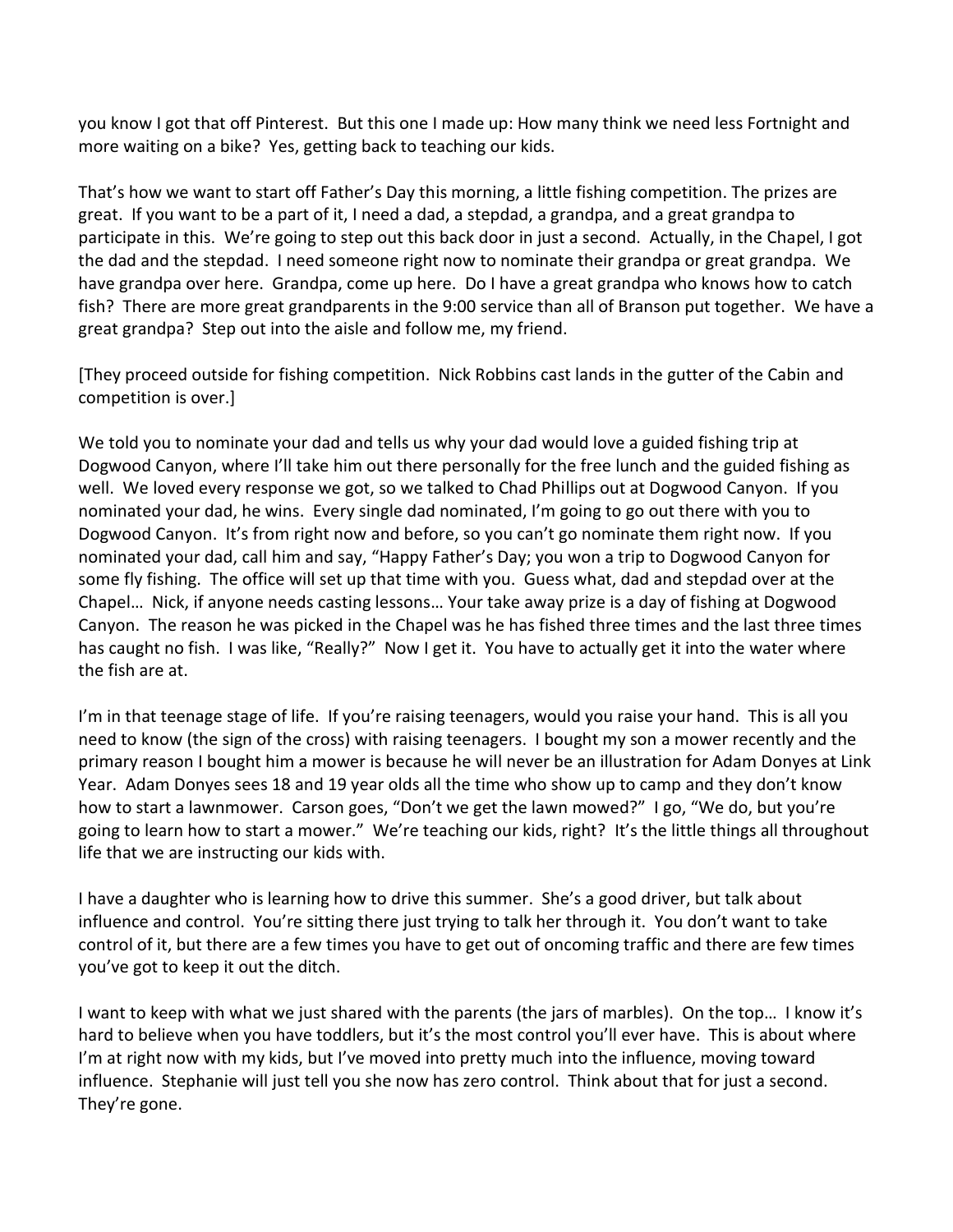You see, when our children are small, we get compliance, we get cooperation from them through control. If you're in a restaurant and your child is screaming and yelling, you pick them up and you take them out of the restaurant. If you're sitting at the table and your child is kicking the table, you use control. You put your arm down and say, "We don't do that." But, when they are older, when our kids grow, we replace control with influence. Cooperation, compliance, and obedience is secured through influence.

The context of 3 John 1 is very simple. It's a church leader who has people under his care and those under his care he refers to as children. I love this text in 3 John 1. He says, *[4](https://www.studylight.org/desk/?q=3jo%201:4&t1=en_niv&sr=1) I have no greater joy than to hear that my children are…* I'm not going to finish the verse because I want you to tell me. If you know the verse, don't share it yet. How would parents complete this today? I have no greater joy than to hear that my children are happy? I have no greater joy than to hear that my children are healthy? I have no greater joy than to hear that my children are on their own, earning their own money. I have no greater joy than to hear that my children are bringing home grandchildren. Our culture is constantly feeding us this blank and what we should be looking for in our children.

But I like what this pastor says. *I have no greater joy than to hear that my children are walking in the truth.* That what I've instructed them, when it comes to the Word of God, they are now living it out. I still believe there is no greater way to honor your dad than to call home and with your life and with your words communicate to him your walk with the Lord. Those of us who get to this point right here where we are somewhere in transition to an empty jar, we just want to maintain that control. I believe the longer you try to hold onto control… It's like what I saw in a lot of my friends who had parents control them, trying to control their every move up until age 18 and then they went off to college and they lost their minds, or they left home and took a job at 18 and completely lost their minds because they didn't know how to handle responsibility.

I believe if you just want to maintain control, be in charge, and rule with the iron fist and influence isn't something that matters to you, there's a passage I have to be reminded of. As a dad of a 13 and soon to be 15-year-old, I want influence. I want to continue to instruct my children. I want to continue to teach them the ways of the Lord. I don't want Colossians 3: 21, that warning, to be geared toward me. I don't want to be one who aggravates his children. *Fathers, don't aggravate your children, or they will become discouraged*.

Don't aggravate your children because you don't want your children tuning you out. The bottom line of what we're going to see today in Psalms 78 is this: One day, you'll have no control. Some of you right now are adults and you have parents who are still trying to control your every move; you know it doesn't work. Then they may resort to manipulation to try to get you to do what they want. It doesn't work. Control is one day lost forever, but this is why we believe in influence when we're instructing our kids. **Influence goes well beyond your lifetime**. It can go throughout all of your child's adult years until the Lord takes you home. The powerful thing about influence is it continues long after you're gone.

Let's look at Psalms 78 as we see God's instruction on how you get truth into the heart of your child. What's the most effective communication method for getting truth into the heart of your child? Asaph says this in Psalm 78: *[1](https://www.studylight.org/desk/?q=ps%2078:1&t1=en_nlt&sr=1) O my people, listen to my instructions.* Remember, when this psalmist is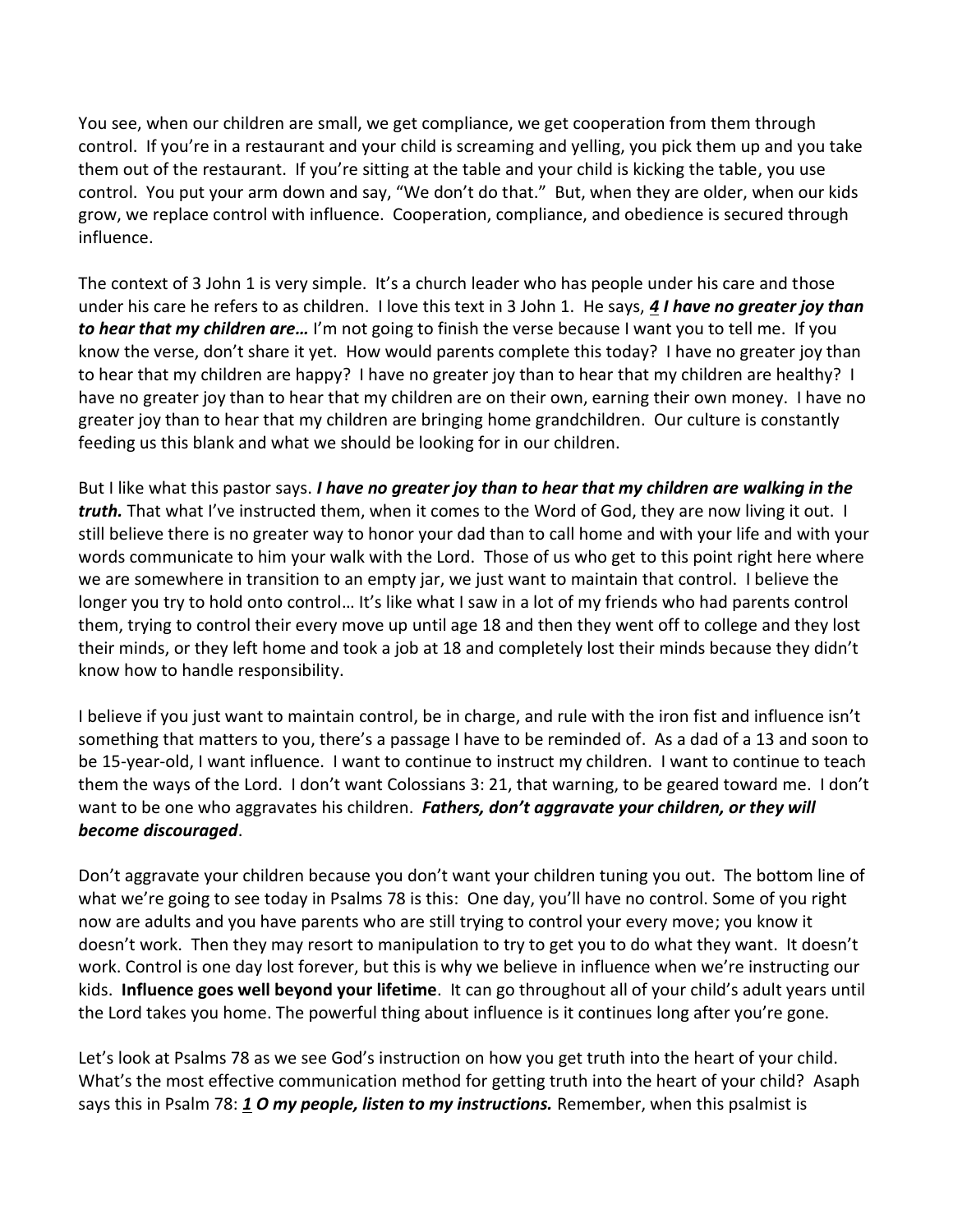speaking, he's not speaking his word. We believe, and Clay talked about this last week, he's speaking the very words of God. *Open your ears to what I am saying…* The word we use for open your ears is *incline*. Do you know what incline means? Better yet, what it looks like? Inclining your ears towards instruction means that your ears… It's actually referring to that of a dog or a horse when it hears a sound. We would understand this in the Ozarks as the deer that's grazing. If you make the slightest move or the slightest sound, their ears perk up. That's what it means to incline. It means to sit on the edge of your seat, to lean forward, and to hang on every syllable. Not just every word, but every syllable. That's what it means to incline.

You want to honor your father… If I can speak to all of those who are still at home and you still have marbles in the jar. When your dad is instructing you, when he's pouring into you and especially as we're going to see in this context, when he is teaching the ways of the Lord, sit on the edge of your seat, lean in, and receive. Incline your ears.

Incline is a different word from recline. Can I just encourage all the young ladies looking for a husband? You don't want to marry this (someone reclined back and not listening). You want to marry someone who is engaged and listening. This is the guy that will get a job and keep a job because respect for authority begins at home. You want to marry someone who knows how to listen to authority, who knows how to receive authority even when he disagrees with it. You want to know someone who inclines his ear and sits forward and is eager to learn.

 *[2](https://www.studylight.org/desk/?q=ps%2078:2&t1=en_nlt&sr=1) for I will speak to you in a parable.* In a story. *I will teach you hidden lessons from our past…* You're going to see why some call this a dark parable. It's going to speak to when you follow the instructions and the ways of the Lord and you live in the life, honoring your father and your mother, that your days may be long upon this earth. Or you can go, as we will see in 8, the route of rebellion, the route of a cold and callused heart. When you lean back and you don't want to hear what dad is saying or instructing, that's going to lead toward rebellion, but when you listen up and lean into the stories and lessons from the past… *[3](https://www.studylight.org/desk/?q=ps%2078:3&t1=en_nlt&sr=1) stories we have heard and known, stories our ancestors handed down to us.* That has been God's plan for discipleship throughout all of history. The most effective communication to get truth into the heart of your child comes through the parent.

*[4](https://www.studylight.org/desk/?q=ps%2078:4&t1=en_nlt&sr=1) We will not hide these truths from our children; we will tell the next generation about the glorious deeds of the Lord…* How he rescued us, how he saved us from bondage in Egypt. *…about his power and his mighty wonders. [5](https://www.studylight.org/desk/?q=ps%2078:5&t1=en_nlt&sr=1) For he issued his laws to Jacob; he gave his instructions to Israel. He commanded our ancestors to teach them to their children…*

The great preacher Spurgeon said, "A Sunday school teacher, a pastor will never be a substitute for Mom's tears or Dad's prayers." That you and I would lean in and listen. *[6](https://www.studylight.org/desk/?q=ps%2078:6&t1=en_nlt&sr=1) so the next generation might know them—even the children not yet born…* We study this all the time and it's the philosophy of ministry for our ministry here at Woodland Hills, our children's ministry: parents are the primary author of the child's heart. This church desires to be the echo of what Mom and Dad are teaching.

Psalms 78 is backing up Deuteronomy 6. …*and they in turn will teach their own children. [7](https://www.studylight.org/desk/?q=ps%2078:7&t1=en_nlt&sr=1) So each generation should set its hope anew on God…* Generation after generation after generation will turn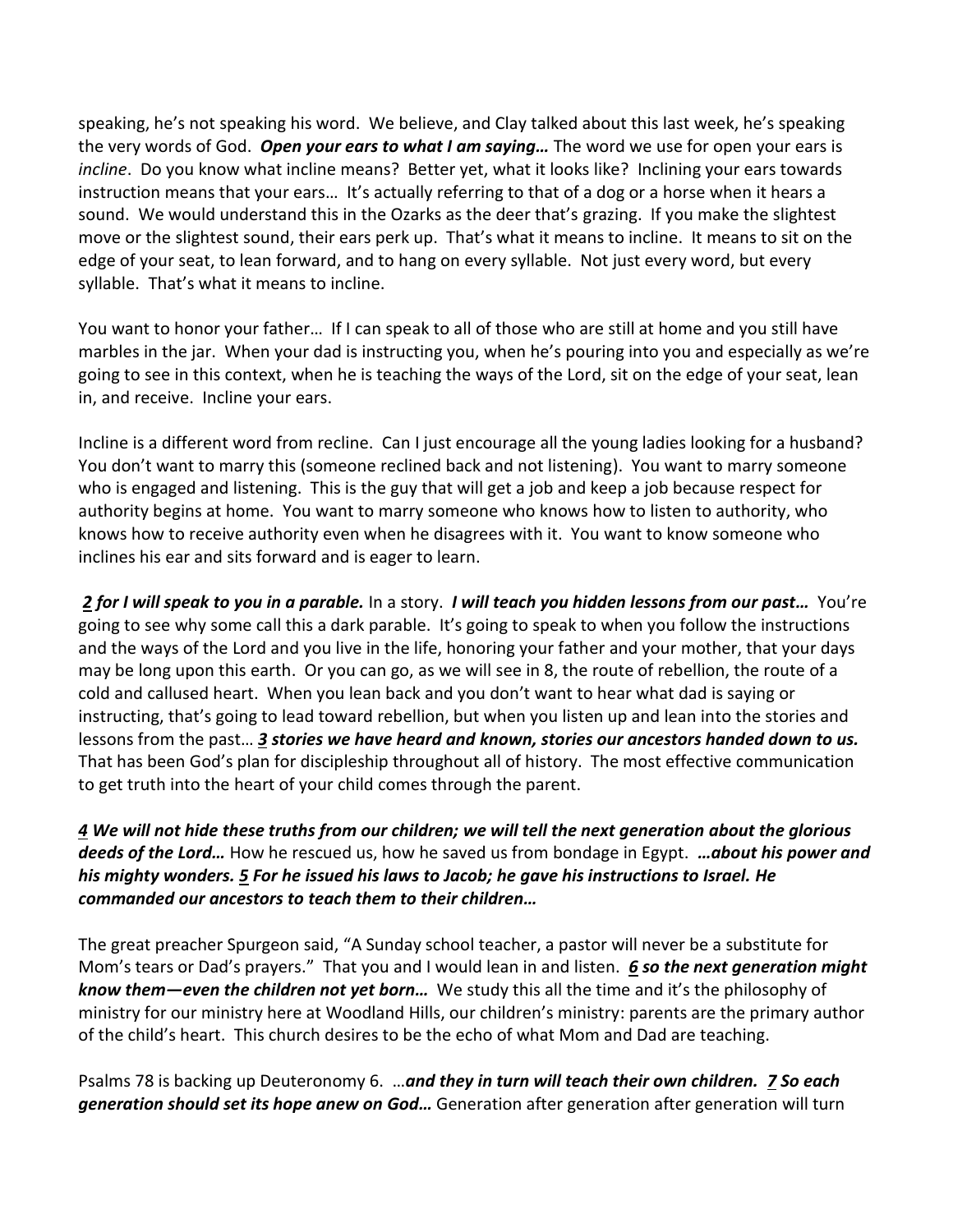their hearts toward the Lord and will continue to walk in the ways of the Lord. *…not forgetting his glorious miracles and obeying his commands.* 

Verse 8 is what happens when you don't incline your ear to this, when you don't incline your ear to what dad is teaching. *[8](https://www.studylight.org/desk/?q=ps%2078:8&t1=en_nlt&sr=1) Then they will not be like their ancestors—stubborn, rebellious, and unfaithful, refusing to give their hearts to God.* Dads, don't forget the power of your instruction, the power of you teaching your children. Yes, mowing the lawn is great. Yes, teaching them how to drive is great. Teaching them how to ride a bike is great. Teaching them how to fish is of the Lord, but what we're talking about today is the most important thing.

A lot of times, I hear dads tell me they just don't feel equipped to do what we're going to talk about right now. Years ago, we just challenged dads to pray with their child. If you've never prayed with your child, would you go home today and pray with your child. One of my friends in the community, Larry, came up to me and said, "I had never prayed with my children, but right after that message, I went into my teenage daughter's room. I couldn't even really look at her, but I just kind of walked in and kind of kicked my feet around." I can feel what's in his heart as he's going to do something for the very first time. He said, "As I was looking at the ground, I said, 'I don't know, honey, do you want to pray or something.'" I know if she would have hesitated for a moment, he would have been like, "No, that's good. Whenever you're ready, we can do it." But, without hesitation, she said, "Yeah, Dad."

We're trying to have a shorter service today. That's another gift for dad. Bacon, esteeming you as highly valuable, and letting you not be here too long. We want you to leave knowing what you're doing is so important as the leader of your home. Dad, stepdad, grandpa, great grandpa, start with it this simple. Speak often of your faith in Jesus. Speak often of how the Lord is working in your life. Walk into your teenage daughter's room that you've never prayed with before, kick the floor and say, "I don't know, you want me to pray with you or something?" Invite her to do that. Invite him to do that. If you have small children and you've never prayed with them, kneel down beside their bed at night… And I'm not going to go into the country song, but let's do it.

*"I've been watching you, dad, ain't that cool? I'm your buckaroo, I wanna be like you.* We learn this kid is watching and he's listening, he's remembering, and will one day he will repeat. He learned how to pray. He learned how to hold mom's hand. He learned how to curse. That's country. But, he learned that, dad, from watching you. You want to gain influence in the home? Speak often of your faith in Jesus, but here's the key. Walk it out.

You want to maintain control of your home? You want to send your children out at 18 to lose their mind. Create a bunch of cumbersome, inconsequential rules. Weigh them down with rules. Just pile it on thick. Yell at them. If that's what you want to do to maintain control, you'll never have influence. But, if you want influence, come home. You can come home tired. We all come home from work tired. You can come home tired. You can sit around the table. I know sometimes, dad, we think *Well, I'm going to take them on a big vacation this summer to kind of make up for all the times I've been away*. Don't overlook how important it is to just sit around the table and talk about the Lord. Don't overlook how important to sit down for 10 to 15 minutes and play Legos with your son. Don't overlook sitting there talking to your daughter about a relationship for even just a few moments.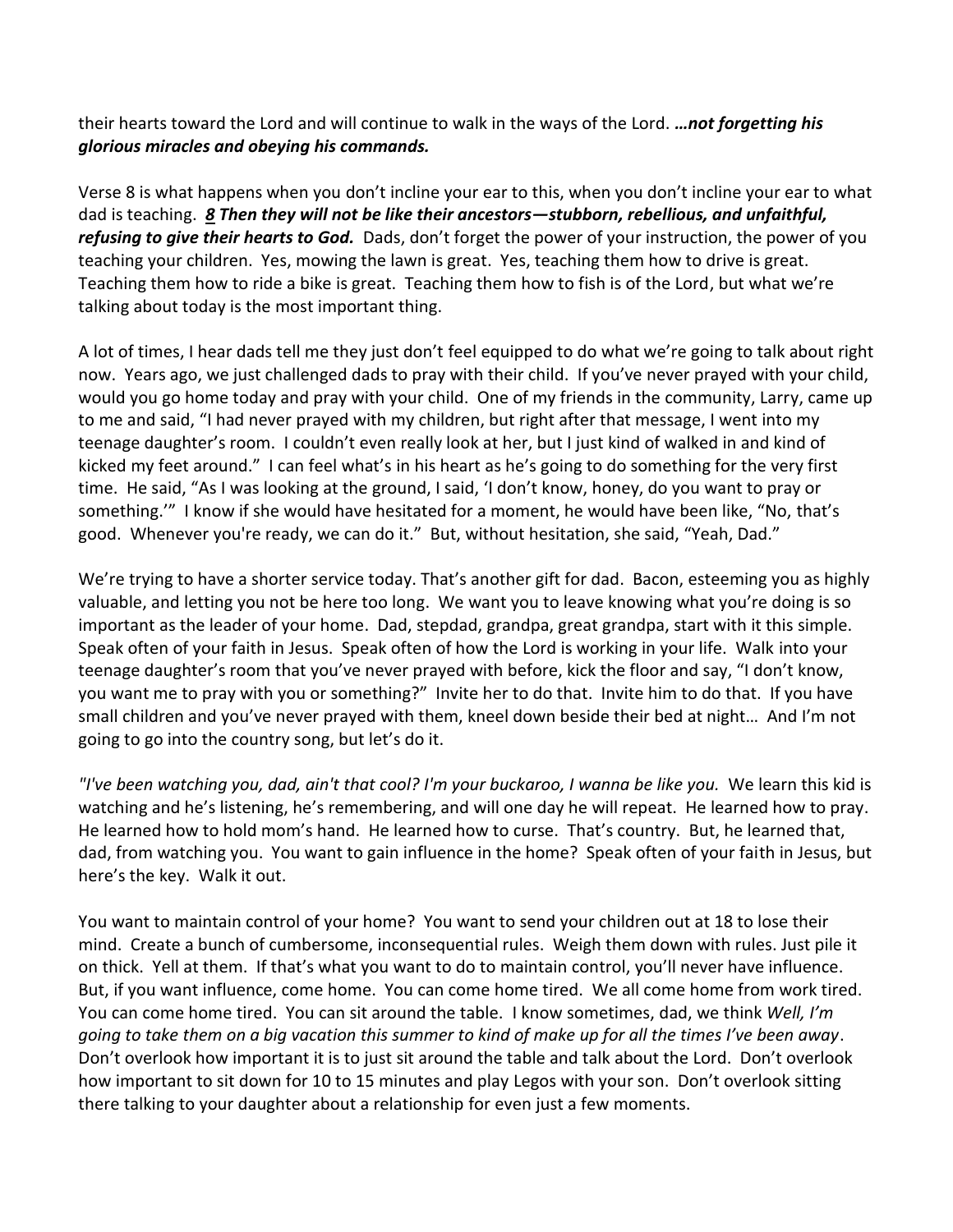Yeah, we can have the big times away, the time free from work, but when you get home, before you go to work, on the weekends, look for those little moments to speak truth into the heart of your children. Then, as you've been speaking about your faith and influencing your child's faith, don't forget… We love when dads do this. Invite your children to place faith in Jesus. Invite them to kneel down beside the bed and confess their sins before their Father in heaven. You be the one that leads them to Christ. It's one of our favorite times around here as a church. We love baptism around here, but our favorite part of baptism is when we see a dad baptizing his son. What I love about it more than anything is I know the stories. I know the stories of these dads and I know all of the generations that have poured into these kids.

One of our teaching team, Travis Brawner… I sent this picture to Travis and Jim Brawner yesterday (picture of Jameson being baptized by his father, Travis) and I said, "Do you know what I see in this picture? A little bit of influence from Travis Brawner and a lot of influence from Jim Brawner." I see a grandpa, a dad who poured into his son and this dad now pouring into his son. And Jameson, don't drop it. He knows what I'm talking about. We have a special relationship. He hates the Cubs more than anybody in Southwest Missouri. He is the biggest Cardinals fan on the planet, so I can tell him this. Jameson, you understand this. You get this. He's going, "Please move on."

Here's Tom. I've watched Tom baptize multiple children. Here's David baptizing Vivian. My son at the RecPlex. We baptize people anywhere we can find a body of water at Woodland Hills Family Church. I whisper in my kids ears when they come up out of the water, "Jesus is your priority relationship, not me." This is Carson knowing I was emotional. Every dad pretty much is, but he came up out of the water after and he stuck his finger in my face and said, "You better not cry." My daughter just raced down into the water at Dogwood Canyon, same thing. It's the most important thing.

Speak of your faith in the Lord often. Invite your children to place faith in Jesus. Then the key is **Model the behavior you want to see in your children**. Walk this faith out on a daily basis. When you stumble and, dad, you will, when you lose your cool and say things you shouldn't say, repent. Apologize before your kids. I repent and apologize before my kids all the time when I lose it and I snap. Carson said, "You know, Dad, your pretty stress free as a dad except when we travel." I said, "Son, you don't understand…"

He thinks it's a father/son bonding when I'm standing at the kiosk at the airport, punching in 42 different buttons and numbers to make things happen. He likes to come up behind me and then stand alongside me and pretend to be pushing buttons on top of my hands. I lose my mind. Or, he knows going through TSA is one of the most stressful experiences on the planet and he decides then to launch into a long story.

I'm like, "Now's not the time, son, to share a story. I need you to get your shoes off. I need you to get… Get your little baggie out with your... Get it out! Get it on the belt!" They're going to snap at us soon to keep the line moving. I tell them, "I'm trying! But it's this one right here. Frisk him!"

Do you know what he told me the other day? I said, "Carson, I can't wait to travel with you when I'm an old man. I'm going to get my hips replaced just to slow you down. I want you pushing me through the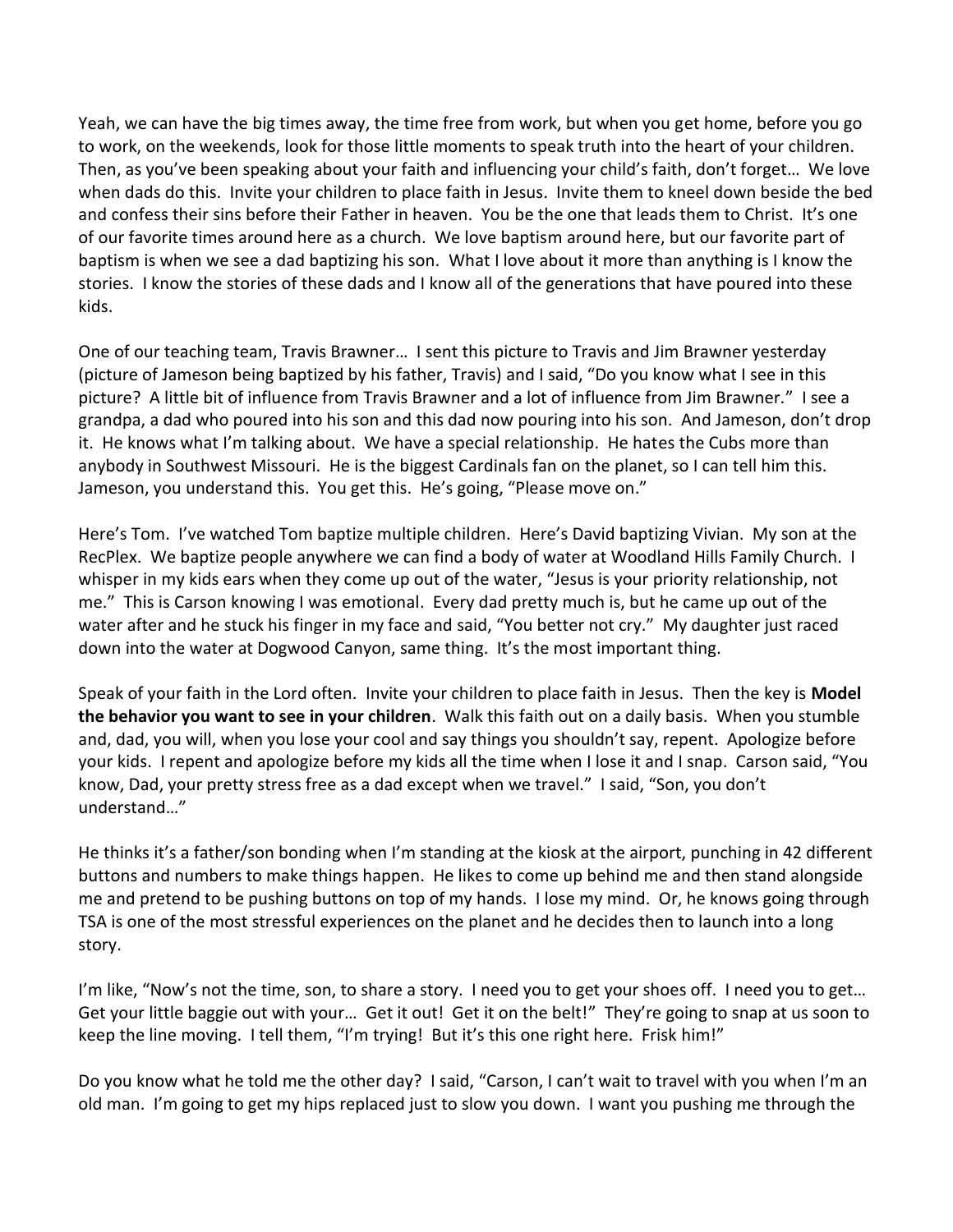airport in a wheelchair and I'm going to go up the kiosk while you're trying to get through and start pushing buttons and telling you stories about the good ole days going through TSA."

So, I'm a dad like you; I have my moments. We all have our moments and when our behavior doesn't reflect the life we want to live, that's when we stop and we say, "Will you forgive me?" It's usually when we get to our destination. We never repent in the car.

I don't know if you feel it today, dad, but you should. The responsibility we have of leading our children to the Lord, talking to them about the Lord. Don't allow teachers here and me and other teaching team members to be the primary voice into the life of you child. Please don't allow that. Let us be the secondary voice. You be the primary voice.

I'll end with this picture. It's one of my favorite pictures. This is my daughter, Corynn, with her Great Grandpa Lloyd. I'll never forget… Lloyd passed away in 2012 and we were able to be there at his bedside in Minnesota. We all just gathered around. We spent a day blessing him. We took the Lord's Supper together on his last day, just hours before he went to be with the Lord. We prayed together. We sang together on his final day upon this earth. I'll never forget him saying, "Goodbye everyone, I've got to go." He took out his hearing aids. They pulled out everything and stopped his pacemaker and oxygen and everything.

When they did all that, Lloyd just leaned back. Everyone gathered around his bed like this was it. I've been in enough of these moments to know this could take a very long time. It could take days or weeks. My daughter was just sitting there rubbing grandpas arm. After everything was turned off, Lloyd lived about another four hours, but she would rub his arm and about twice in that four hours, Lloyd came to. It's still one of my favorite stories. It's one of my favorite things to talk about because Lloyd came to and when he popped up, then you just saw it on him. He was like, "Oh, come on!" And then he'd go right back to sleep. He went home to be with the Lord.

Amy and I have talked about this day so much because I long for a day… Again, I know I talk about this a lot, so Father's Day is kind of my day; I get to talk about it again with my kids, but I've asked the Lord to allow me to go that way, where my family is gathered around and I'm able to speak blessing over them before I go. I long for that day. But, here's the bottom line. **We can't choose when we'll die**. Some of you didn't get that. I didn't get that with my grandparents. I didn't get to gather around their bed and speak a final blessing over them or for them to speak a final blessing over me. But here's the good news. **We do get to choose how we'll live**.

I think of my friend Bob Copeland right now and being with him. I was over there this week. I was able to say to Bob, "Bob, have you been thinking a lot about heaven?" Bob's at that place where his body is failing and his mind is still 100% there. Hospice has been called in. I don't know if they're watching this morning, but we were able to speak much about heaven and just in our prayer and our time together to just say, "Dad, you've taught us how to live. Now teach us how to die. Teach us how this works." I think about that from great grandpa to grandpa, to dad and to this generation.